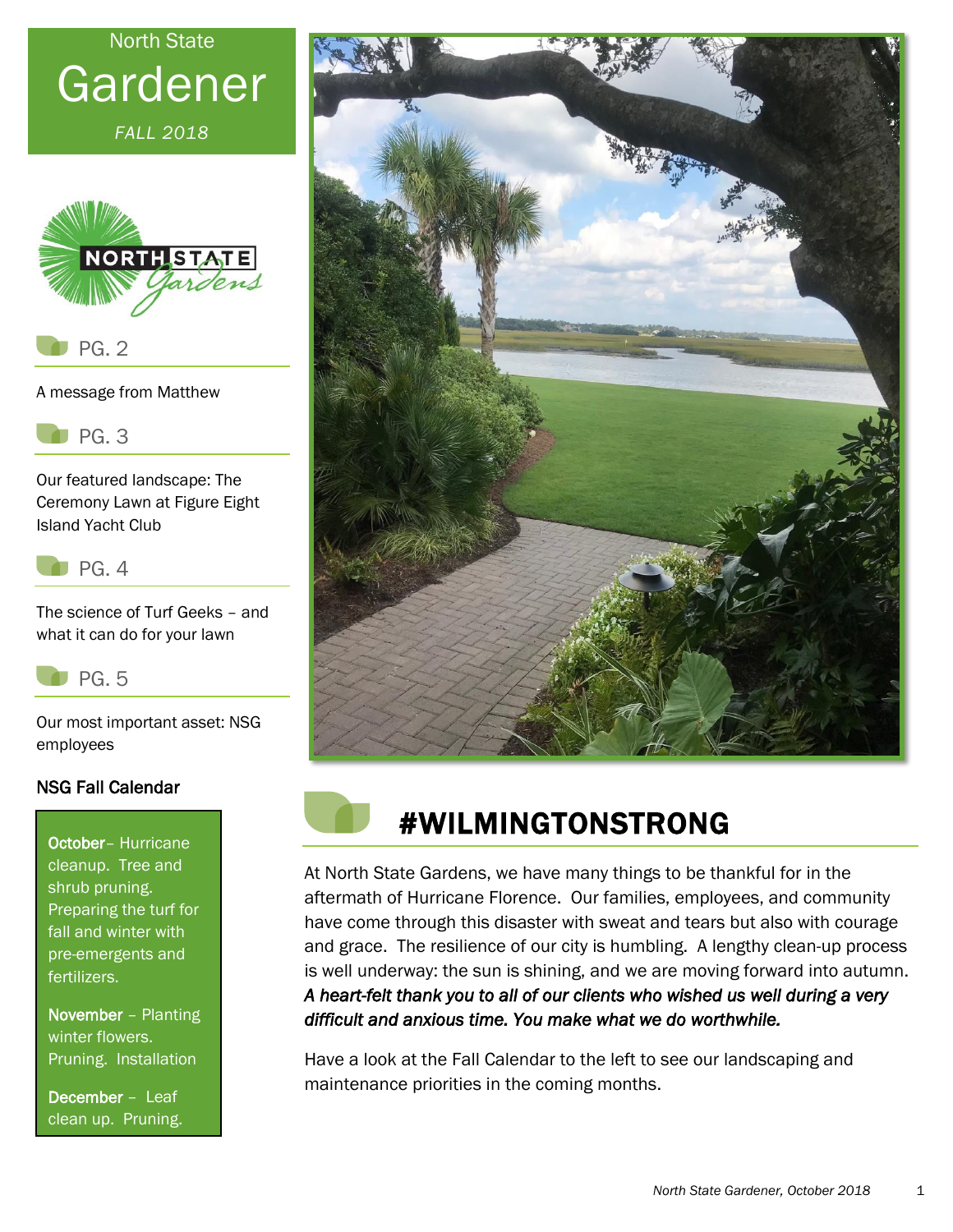

Hello Friends,

I guess it is no surprise that Hurricane Florence has dominated our thoughts here in the Cape Fear region over the past few weeks. I have been through quite a few hurricanes but this one was unique. Florence drew a bead on Wilmington from many miles and many days away and then would not leave once it got here. Someone likened it to being stalked by a ravenous tortoise while tied to the ground and unable to move.

Personally, my house took a bit of a hit with water coming through the roof and about 18" of surge in the garage and stairwell. Luckily the office and other business assets made it through relatively unscathed. I feel fortunate as some of our employees' homes were flooded and their lives turned upside down. *Many of you have generously expressed an interest in helping our hardest hit* 

*employees and your gift would be greatly appreciated. You can donate today by calling our office at (910) 270- 4702 or by contact my wife and operations manager with this link:* [beverly@northstategardens.com.](mailto:beverly@northstategardens.com) It will take some time, but we will get everyone back on their feet and made better than ever.

Also hard hit were our plants and trees in the area. One silver lining to all the rain that came with the storm is that it washed the salt spray off of plants and turf. The wind desiccated a lot of foliage, but many plants are leafing back out already. The fate of many maritime forest trees like Cherry Laurel and Red Bay will be a question mark, however. Hurricane Fran killed a lot of these trees to the ground, and the damage we have today looks somewhat similar.

This quarter, we will be featuring a project we did a couple of years ago for the Figure Eight Island Yacht Club. The Club needed an outdoor venue for hosting weddings and with the guidance of Club leadership, we designed and created a space that is now referred to as "The Ceremony Lawn." We will go into some specific goals, challenges, and solutions in the feature.

We are very excited about the success we had with our Turf Geeks lawn care program in 2018. Turf Geeks offers a scientific and highly customized nutrient management plan for your lawn. After limited trials this first year, we are believers in the technology, and we hope that all of our lawn care customers give it a try in 2019.

I am certainly looking forward to cooler weather and the end of hurricane season! Please know that North State Gardens is working diligently to get your properties cleaned up and back to normal; the natural beauty of our coastal region *will* return.

Matthew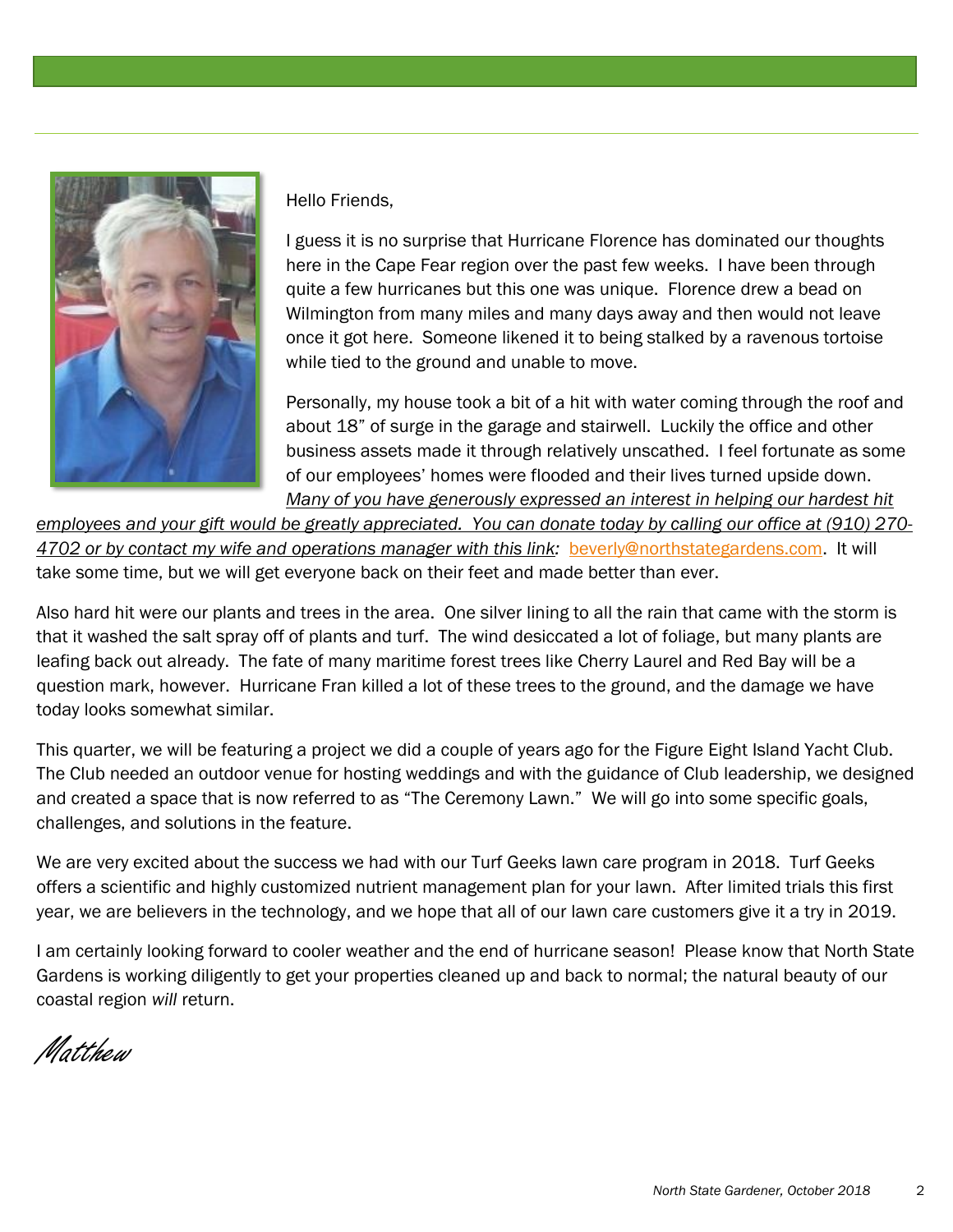





## UNDERSTATED ELEGANCE

 In 2015, we began design and planning for a new functional lawn space at the Figure Eight Island Yacht Club. Coinciding with an expansion of their pool facilities, Club leadership saw the need for an upgraded event space for weddings and celebrations. Much screening and ornamental planting was required, but the main feature of the space needed to be a durable lawn sized to accommodate a 40' x 80' tent. Also, an elegant entry walkway was essential along which a bridal party could approach the ceremony space.

Desiring to preserve all of the mature existing plantings possible, we installed a paver walkway that winds through a grove of Yaupon Holly and Pittosporum, minimizing the need for plant removal. The walk is lined with interesting ornamental plantings including elephant ear, Leopard Plant, Tree ferns, and annual flowers. The dense plantings conceal the eventual destination until almost the end of the walkway, stimulating curiosity, and then the walk suddenly opens up into the expanse of lawn and the waiting wedding guests.

In order to fit the large tents necessary for events, we had to dig in to an existing berm and build a retaining wall. This allowed us to preserve the large existing plants that help screen the tennis courts.

For the turf we chose Celebration Bermudagrass which has very good traffic tolerance. We maintain the turf similar to a golf fairway by cutting it with reel mowers at a short mowing height. The lawn has seen some serious foot traffic with hundreds of revelers dancing the night away and yet has proven resilient so far!

Heavy plantings of screening plants help create the space and conceal service areas of the pool bar and the tennis facilities. We chose Spartan Juniper and Japanese Ligustrum for the screen along with Sabal Palm, Variegated Pittosporum, and Limelight Hydrangea for additional interest.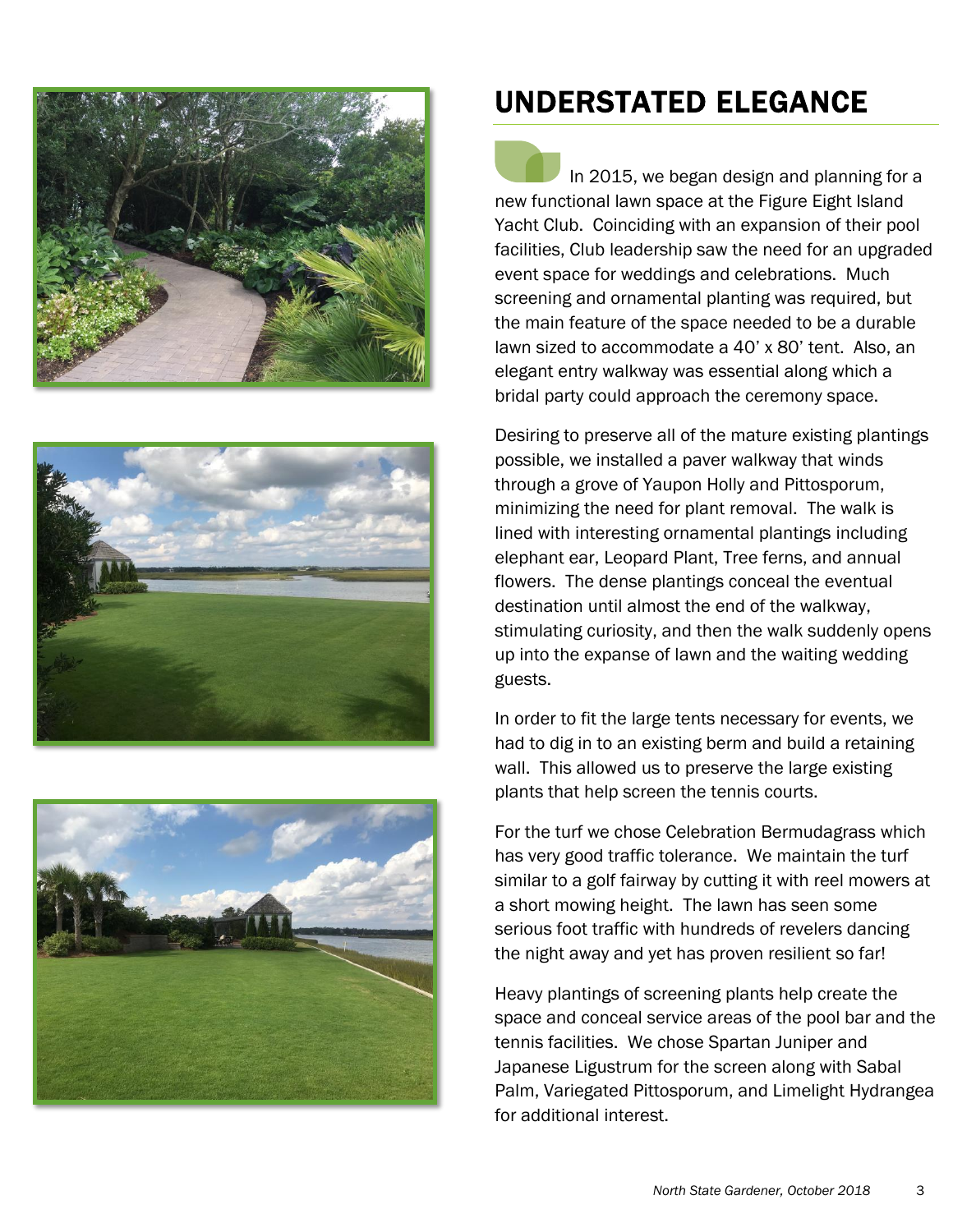**NSG AND STRIP : A SYMBIOTIC RELATIONSHIP** 



One of the most perplexing problems a coastal landscaper deals with is turf management – most importantly, how to keep it healthy and lush in our salty, sandy and often harsh environment. At North State Gardens, we sincerely believe we have found the answer to this conundrum and – as we have always suspected – the answer lies in science.

Agronomist Marcus Thigpin, founder of Turf Geeks, adapted technology commonly used in the agriculture and golf realms to the residential lawn. He has used his time tested process to great effect for major golf courses such as Eagle Point, Quail Hollow, and The Atlanta Athletic Club.

Over the past year, North State Gardens has been working closely with Turf

Geeks running dozens of successful client trials, and we've had striking results. Using Turf Geeks technology, North State Gardens employs a process which creates a made-to-measure fertility and pest management plan for

your individual property. A lawn is a living entity: differences in soil and pH can occur in different areas. Using satellite imagery, a map of different 'zones' of a property is created. Soil samples taken from each zone are then rigorously analyzed in a lab to determine what nutrients and in what amounts are needed in that particular area. Results can vary from zone to zone with some areas requiring more nutrients than others depending on the soil type. Finally, the recommended nutrients are carefully applied zone by zone. This process is being managed by NSG Lawn Care Specialist Jake Dillman. Jake says, "The Turf Geeks program is an excellent alternative to sodding in some situations, and it really allows turf to thrive in places it hasn't been able to in the past!"



Over time, the pinpointed application process will correct problems in soil pH to optimize turf growing conditions, eliminating the need for expensive blanket fertilizer treatments or the installation of new sod. We have closely studied the research and methodically tested the program; the evidence shows this process to be a viable and economical solution to an unusually thorny but solvable problem.



*"A recent guest to our beach house asked us, "Where did you buy the artificial grass, it looks great". Please pass this high praise on to your people and fingers crossed that we have finally figured out how to keep the grass looking great. Thanks for the best looking lawn on the island*.*"* 

 *▪ Frank Genovese*